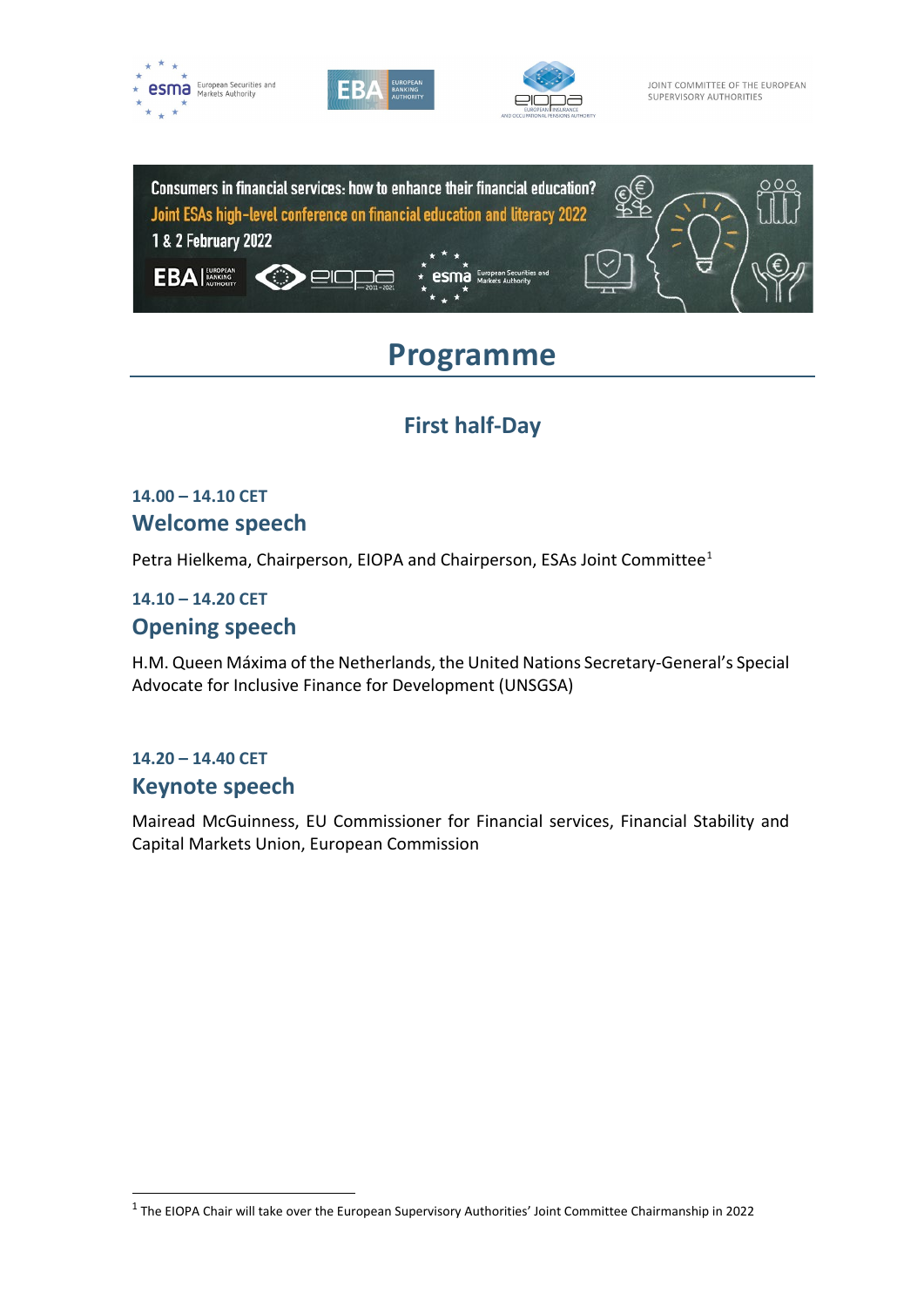





### **14.40 – 16.00 CET SESSION 1: Financial education and Capital Market Union**

*The capital markets union (CMU) action plan published by the European Commission in 2020 emphasized the need to make the EU a "safer place for individuals to save and invest" regardless of where they are located. According to the EC Action plan, Financial Education in relation to the CMU will constitute a response to the three major actions identified by the European Commission: (i) empowering citizens through financial literacy; (ii) building retail investors' trust in capital markets; (iii) supporting people in their retirement. The objective of this session is to exchange views on the importance of financial education and literacy in the EU in the context of CMU and provide concrete solutions to existing challenges and to provide examples of concrete solutions that can been adopted to foster the financial literacy of consumers. It would allow the ESAs to gather further input on how to exercise their coordinating mandate.*

#### 14.40 **–**14.55 CET Insights on the joint EU/OECD-INFE financial competence framework

Flore-Anne Messy, Head of the Consumer Finance, Insurance and Pensions Division, Directorate for Financial and Enterprise Affairs, OECD; and Executive Secretary of the OECD International Network on Financial Education (INFE)

### 14.55 – 15.50 CET PANEL DISCUSSION followed by a Q&A session

Moderator: Natasha Cazenave, Executive Director, ESMA

- Tatyana Panova, Head of Unit, Capital Market Union unit, European Commission (DG FISMA)
- Jean-Paul Servais, Chairman of the Belgian Financial Services and Markets Authority (FSMA) and Vice Chair of the IOSCO Board
- Aleksandra Mączyńska, Executive Director, Better Finance
- Tanguy van de Werve, Director General, the European Fund and Asset Management Association (EFAMA)

**15.50 – 16.00 CET Coffee break**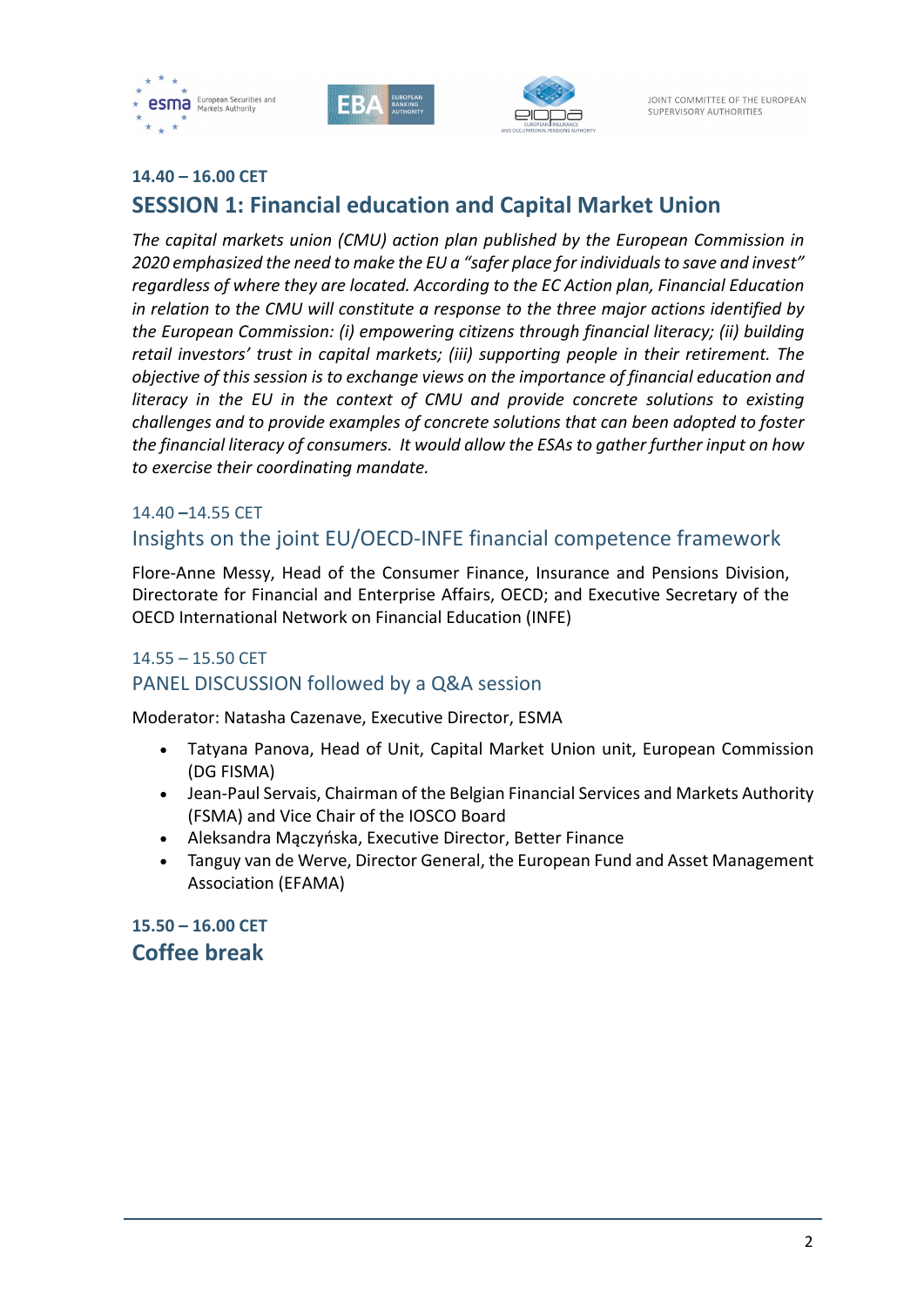





#### **16.00 – 17.15 CET**

# **SESSION 2: Financial education and digitalization with a specific focus on cybersecurity, scams and fraud**

*In a digital fast-paced environment and in in the context of the COVID-19 pandemic, consumers and customers increasingly rely on on-line financial services. While there are a number of benefits of using new technologies consumers and customers should also be aware of the risks and in particular of cybersecurity, scams and fraud risks. This session will focus on the importance of financial education in the digitalization context, exploring the changes affecting the financial services, the risks and opportunities for consumers and investors with a specific focus on cyber-security, scams and fraud risks, including on social media. This session would support the ESAs in identifying further actions in the field of financial education and digitalization with a focus on cybersecurity, scams and fraud risks.*

### 16.00 **–** 16.15 CET Insights on the rise in online fraud and scams

Edvardas Šileris, Head of European Cybercrime Centre (EC3), Europol

### 16.15 – 17.15 CET PANEL DISCUSSION followed by a Q&A session

Moderator: Francois-Louis Michaud, Executive Director, EBA

- Martin Schmalzried, Senior Policy and Advocacy Manager, COFACE-Families Europe and member of the EBA Banking Stakeholder Group, EIOPA Insurance Stakeholder Group
- Fiona Van Echelpoel, Deputy Director General, Directorate General Market Infrastructure and Payments, European Central Bank
- Wim Mijs, CEO, European Banking Federation
- Maria Lucia Leitão, Head of Banking Conduct Supervision Department, Banco de Portugal

### **17.15 – 17.30 CET**

### **Highlights and concluding remarks**

Verena Ross, Chairperson, ESMA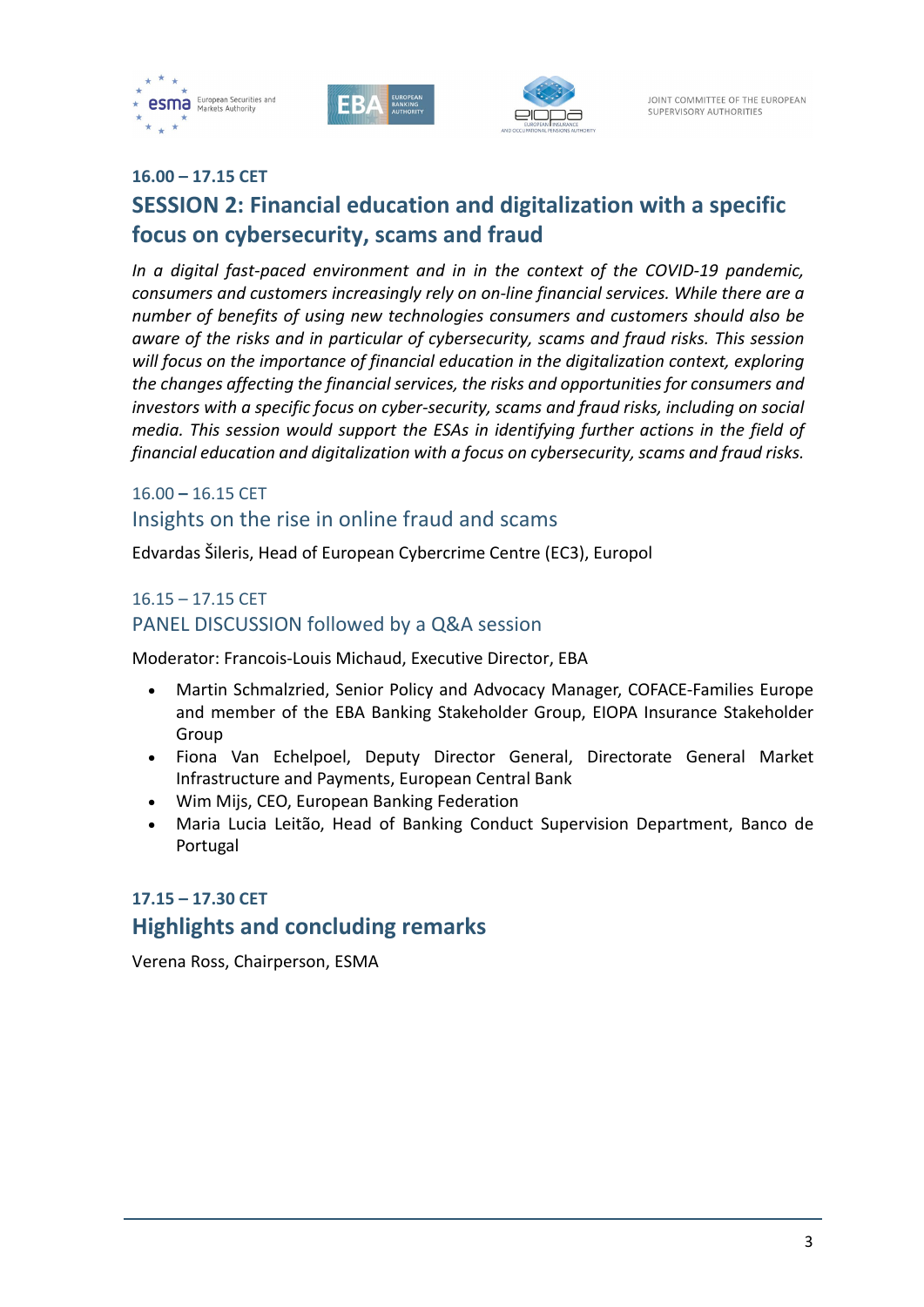





JOINT COMMITTEE OF THE EUROPEAN SUPERVISORY AUTHORITIES

# **Second half-Day**

### **14.00 – 14.10 CET Opening remarks**

Jose Manuel Campa, Chairperson, EBA

#### **14.10 – 14.25 CET**

### **Keynote speech**

Stéphanie Yon-Courtin, Vice-President of the Economic and Monetary Affairs (ECON) Committee and substitute member of the Internal Market and Consumer Protection Committee (IMCO), European Parliament

#### **14.25 – 15.45 CET**

# **SESSION 3: Financial education and financial resilience of vulnerable groups**

*Throughout their lifetime, individuals today have to make more responsible financial decisions to help secure their financial future than ever before. The COVID-19 pandemic has highlighted the importance of financial resilience and access to financial services, especially digital financial services. Vulnerability of individuals, communities and the environment is a major factor in terms of exposure to financial risks which impacts financial resilience. The session will focus on how financial education can support financial resilience, including on savings, investments, insurance pensions and retirement. It would allow the ESAs to have a better understanding of the risks that some financial consumers could incur.*

### 14.30 – 14.45 CET Insights on financial literacy and financial fragility

Annamaria Lusardi, University Professor of Economics and Accountancy at the George Washington University, academic director of the Global Financial Literacy Excellence Center, and director of the Italian Financial Education Committee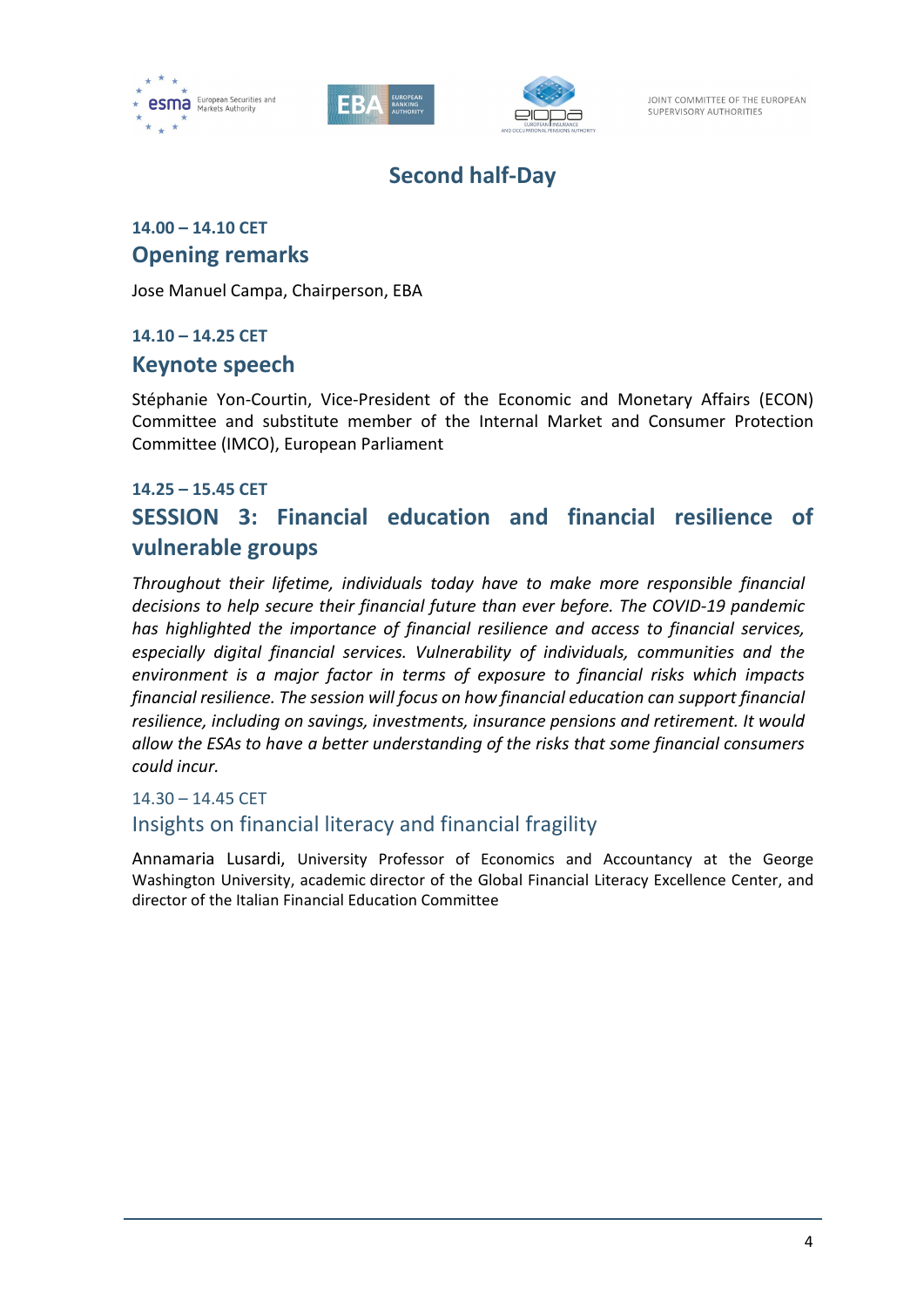





### 14.45 – 15.45 CET PANEL DISCUSSION followed by a Q&A session

Moderator: Fausto Parente, Executive Director, EIOPA

- Anne-Sophie Parent, Former Secretary General, AGE Platform Europe
- Michaela Koller, Director General, Insurance Europe
- Peter Simon, Managing Director of the World Savings and Retail Banking Institute and the European Savings and Retail Banking Group (WSBI-ESBG)
- Magda Bianco, Head of the Consumer Protection and Financial Education Department, Bank of Italy

### **15.45 – 16.00 CET Coffee break**

## **16.00 – 17.15 CET SESSION 4: Financial education and sustainable finance**

*The ever-rising new sustainable financial products and services influence greatly many aspects of personal finance, creating new learning and educational needs for individuals. Advisers will play an important role to educate consumers on sustainable finance at the point of sale. Under the new MiFID II and IDD Delegated Acts on sustainability, in an advised sale, consumers will be asked to communicate their sustainability preferences which is not possible without some knowledge on sustainable finance. To enable this, advisers should provide at least minimum information to consumers. This session will focus on new trends and current developments in this area and opportunities, challenges, risks that may arise from growing sustainable insurance, banking, and investment possibilities. It will also focus on providing examples of concrete solutions that can been adopted to foster the financial literacy of consumers.*

### 16.00 – 16.15 CET Insights on sustainable finance and disclosures

Prof. Dr. iur. Kern Alexander, Chair for Law & Finance, University of Zurich